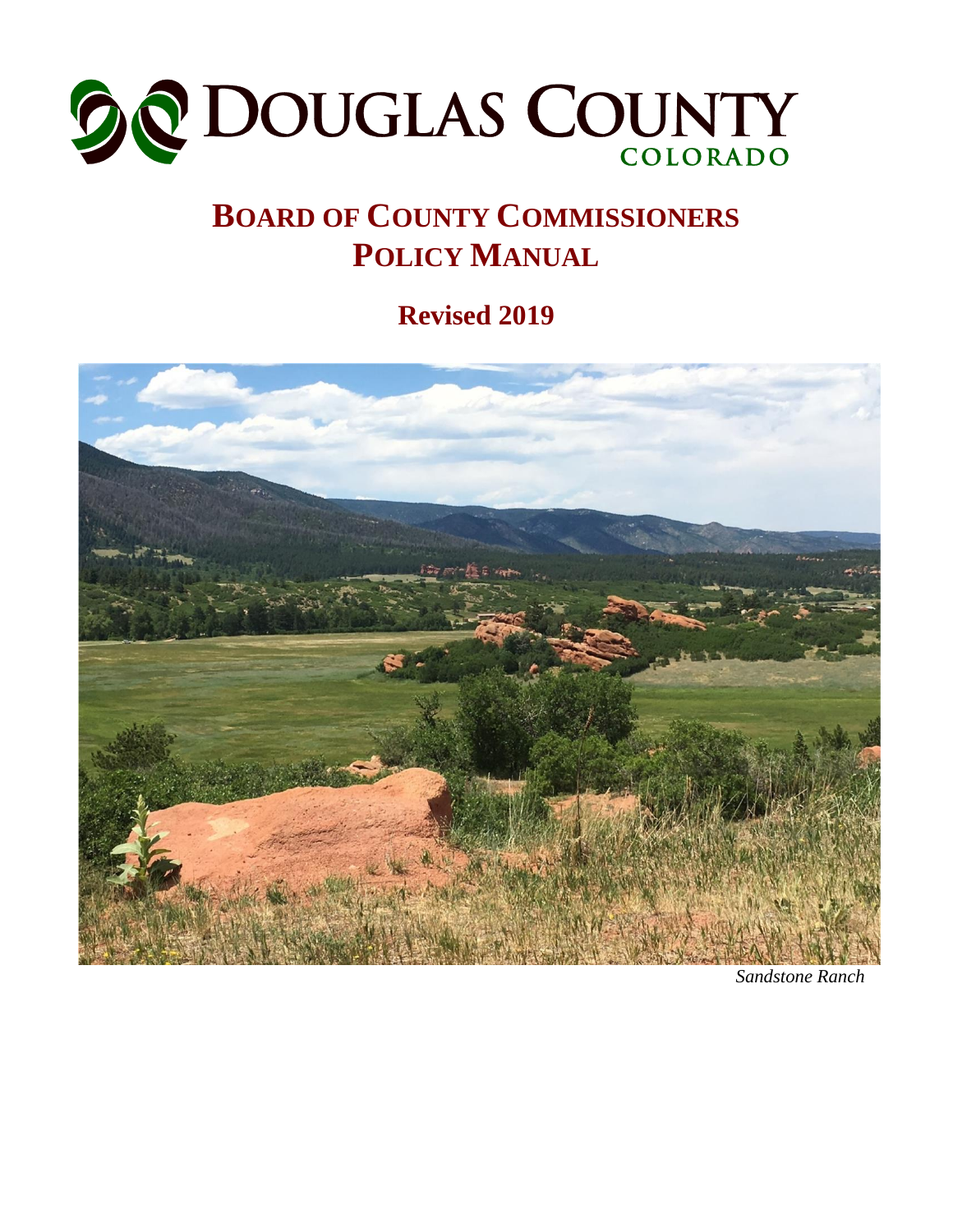# **BOARD POLICY MANUAL**

# **Table of Contents**

| <b>INTRODUCTION</b><br><b>PURPOSE OF THE BOARD OF COUNTY COMMISSIONERS</b> |                                       |                                                            |    |  |  |
|----------------------------------------------------------------------------|---------------------------------------|------------------------------------------------------------|----|--|--|
|                                                                            |                                       |                                                            |    |  |  |
| 2.0                                                                        | <b>GOVERNANCE PROCESS/COMMITMENTS</b> |                                                            |    |  |  |
|                                                                            | 2.1                                   | BCC's Roles and Responsibilities                           | 6  |  |  |
|                                                                            | 2.2                                   | Responsibilities of the Chair of the BCC                   | 7  |  |  |
|                                                                            | 2.3                                   | Commissioners' Code of Conduct                             | 8  |  |  |
|                                                                            | 2.4                                   | BCC – Executive Connection & County Manager Accountability | 9  |  |  |
|                                                                            | 2.5                                   | Accountability of the County Attorney                      | 9  |  |  |
|                                                                            | 2.6                                   | <b>Board Committee Principles</b>                          | 10 |  |  |
| 3.0 <sub>1</sub>                                                           |                                       | <b>STAFF OPERATIONS AND LIMITATIONS</b>                    |    |  |  |
|                                                                            | M 3.0                                 | <b>General County Manager Constraint</b>                   | 12 |  |  |
|                                                                            | $A$ 3.0                               | <b>General County Attorney Constraint</b>                  | 12 |  |  |
|                                                                            | M 3.1                                 | Treatment of Citizens, Taxpayers, Staff and Volunteers     | 13 |  |  |
|                                                                            | M 3.2                                 | Compensation, Benefits, Employment                         | 14 |  |  |
|                                                                            | M 3.3                                 | <b>Financial Planning and Budget</b>                       | 15 |  |  |
|                                                                            | M 3.4                                 | <b>Fiscal Management and Controls</b>                      | 16 |  |  |
|                                                                            | M 3.5                                 | <b>Protection of Assets</b>                                | 18 |  |  |
|                                                                            | M 3.6                                 | <b>Immediate Succession</b>                                | 19 |  |  |
|                                                                            | M 3.7                                 | <b>Emergency Preparedness</b>                              | 20 |  |  |
|                                                                            | M 3.8                                 | Communications with and Support of the BCC                 | 21 |  |  |

**APPENDIX** Monitoring Schedule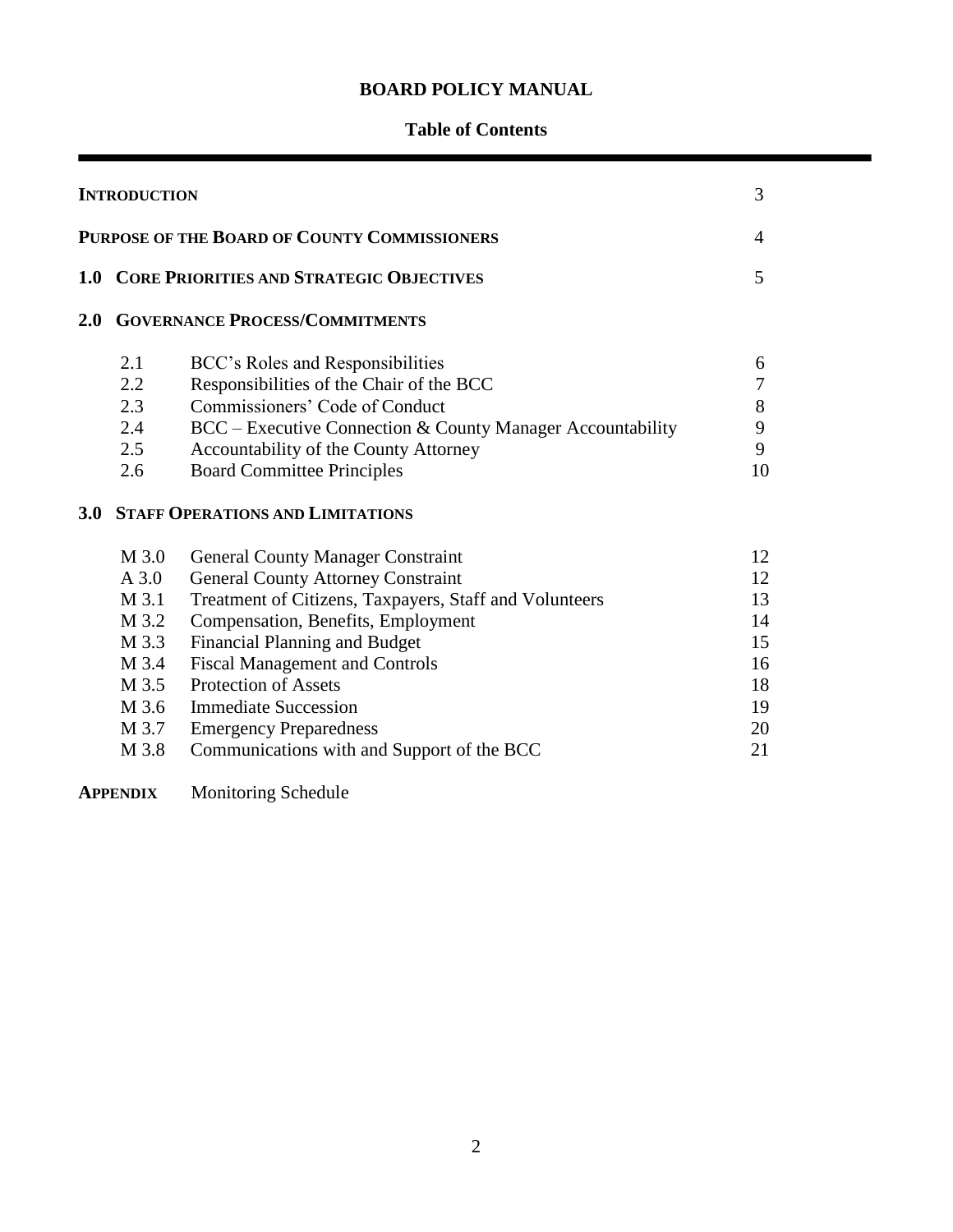# **INTRODUCTION**

This Board Policy Manual, as adopted by the Board of County Commissioners, includes three categories of governing principles. The first is the Board's Core Priorities and Strategic Objectives, stating the BCC's direction, vision and intended outcomes for the citizens and taxpayers of Douglas County. Next is the Governance Process/Commitments, which clarifies the Board's roles and responsibilities; how they work together; how they work with the County Manager and County Attorney; and how they relate to the citizens of Douglas County. The third section, Staff Operations and Limitations, describes the constraints and limits of the authority and responsibilities of the County Manager and the County Attorney in their roles directing the staff of the Board of County Commissioners.

The BCC acknowledges the roles and statutory responsibilities of the County's other Elected Offices. Nothing contained in this document is intended to interfere with the responsibilities and duties of the other Elected Officials or their Offices. The BCC realizes they are responsible for providing the funding and organizational support necessary for all County operations.



**BOARD OF COUNTY COMMISSIONERS**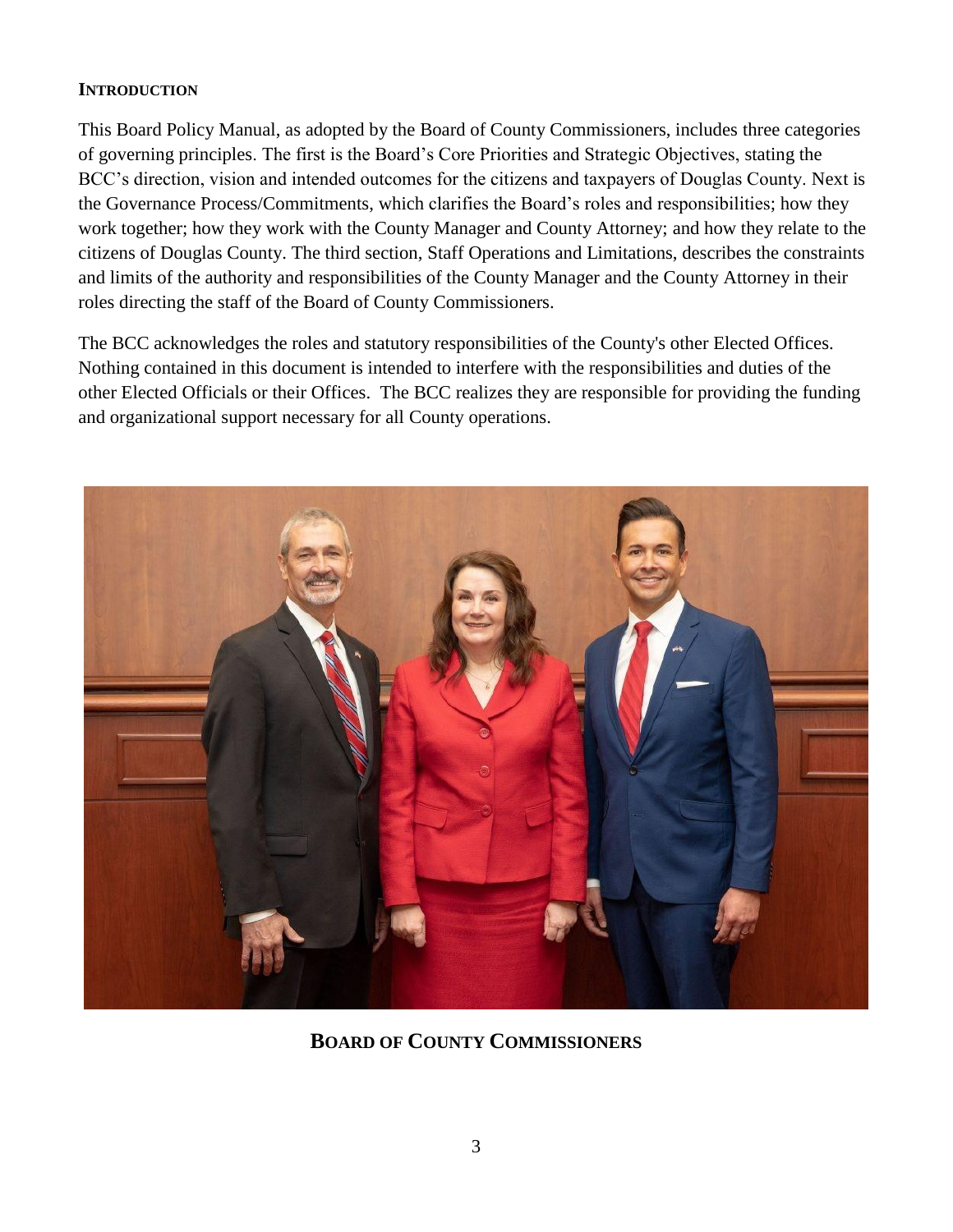# **PURPOSE OF THE BOARD OF COUNTY COMMISSIONERS**

Douglas County's three-member Board of County Commissioners is the main policy-making body in the County and works to represent the interests of the citizens of Douglas County at local, state, and national levels. Commissioners are elected at large from one of three geographic districts for four-year staggered terms. In Douglas County, Commissioners are limited to serving two four-year terms.

Colorado State Statutes designate counties to function as an administrative arm of State government and to serve as the legislative, policy-making, and administrative body governing unincorporated areas of the County.

County Commissioners are responsible under state statute for the health, safety and welfare of the citizens including: law enforcement, which includes supporting the courts and the district attorney function as well as providing jail facilities through the Sheriff; human services, including administering and carrying out virtually all programs overseen by the Colorado Department of Human Services. Counties may provide health services, although their ability to do so depends on resources available. In Douglas County, health services are provided through a partnership with Tri-County Health.

Commissioners have a responsibility to provide leadership to County operations through the adoption of the annual budget, which includes all departments, offices, commissions and other spending agencies funded by county appropriations.

Other powers, authorities, and statutory responsibilities of the Board of County Commissioners include, but are not limited to, the following:

- intergovernmental collaboration in the interest of problem-solving and long-range planning
- manage the business and concerns of the County and care for County property, including the acquisition and disposal of County property
- road and bridge construction, maintenance and repair
- establishment of voting precincts
- weed control
- adoption of subdivision regulations
- liquor licensing
- enter into contracts, receive grants and gifts
- levy taxes, subject to state tax revenue limitations
- incur debt, either revenue debt (based solely on a specified revenue stream) or general obligation debt, which constitutes a general obligation to repay the debt
- accurate and timely reporting to state and federal agencies as required

Additional information, including statutory references, may be found in the *County Commissioner Handbook*, published by Colorado Counties, Inc. (CCI).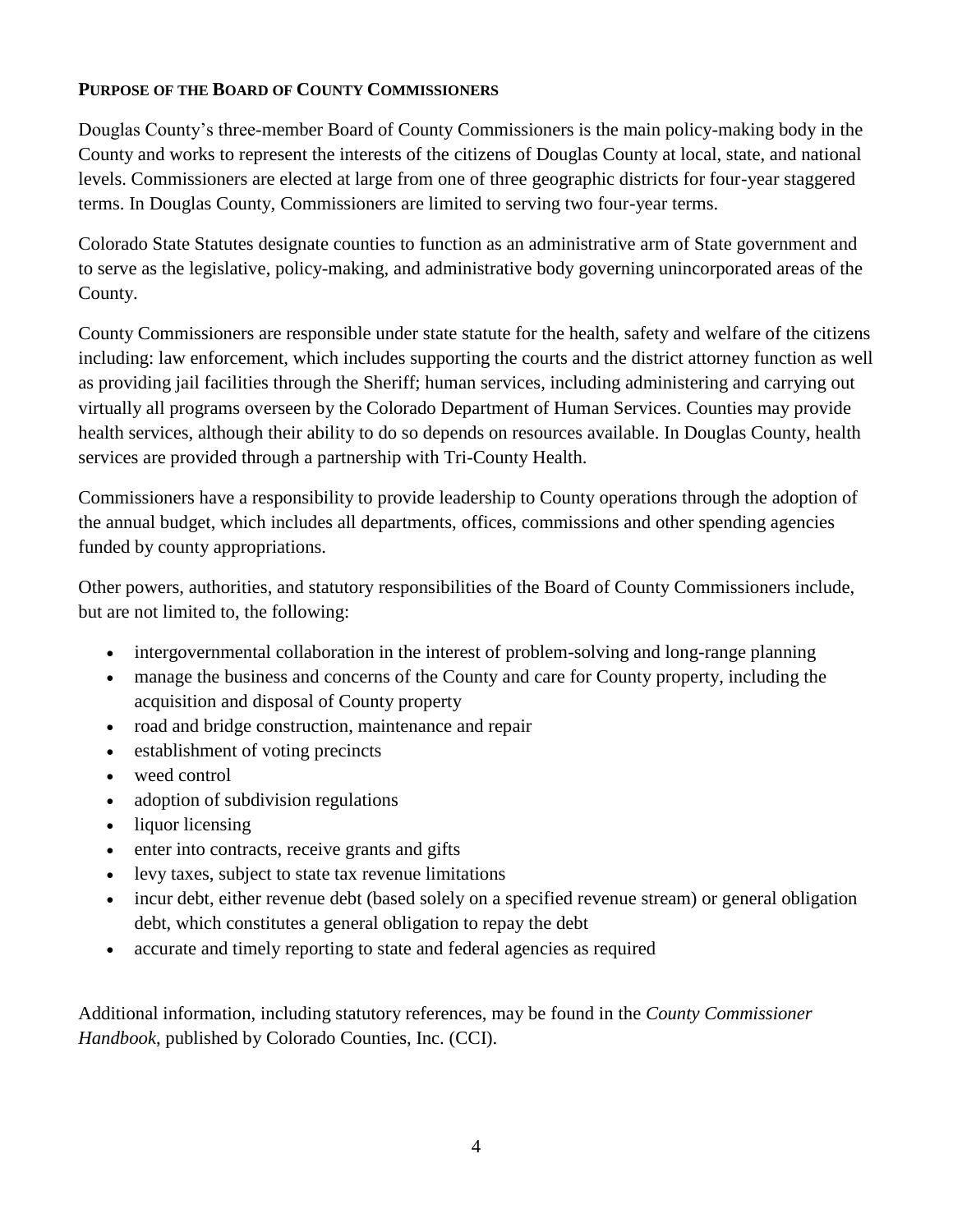# **GOVERN WITH EXCELLENCE**

Reflecting community values through fiscal responsibility, transparency and accountability to safeguard the quality of life for all generations.

# **PUBLIC SAFETY**

Provide a safe and secure community through resource allocation and collaborative partnerships that protect life and property.

### **TRANSPORTATION**

leveraging partnerships to regional connectivity.

#### **HEALTH & HUMAN SERVICES**

 $\sqrt{3}$ 

In partnership with families and the community, provide a safety net that protects vulnerable individuals, and promotes self-sufficiency.

# **BOARD OF COUNTY COMMISSIONERS**

FISCAL RESPONSIBILITY

**CORE PRIORITIES** 

# **COUNTY SERVICES**

Provide resources to<br>Elected Offices and Board<br>Departments for the<br>delivery of efficient,<br>convenient and high<br>quality services.

#### **HISTORIC & NATURAL RESOURCES**

**HISTCRESO**<br> **CONSULTS AND**<br> **CONSULTS**<br> **CONSULTS**<br> **CONSULTS**<br> **CONSULTS**<br> **CONSULTS** Practice and promote responsible stewardship of historic and natural resources in both rural and suburban areas.

#### **ECONOMIC FOUNDATIONS**

EXPRESS ON THE RESERVE OF THE ANDREW PRINT ON SPRING AND RESERVE OF THE ANDREW OF THE ANDREW OF THE ANDREW OF THE ANDREW OF THE ANDREW OF THE ANDREW OF THE ANDREW OF THE ANDREW OF THE ANDREW OF THE ANDREW OF THE ANDREW OF Foster a vibrant, business friendly climate that enables citizens, taxpayers and businesses the opportunity to prosper.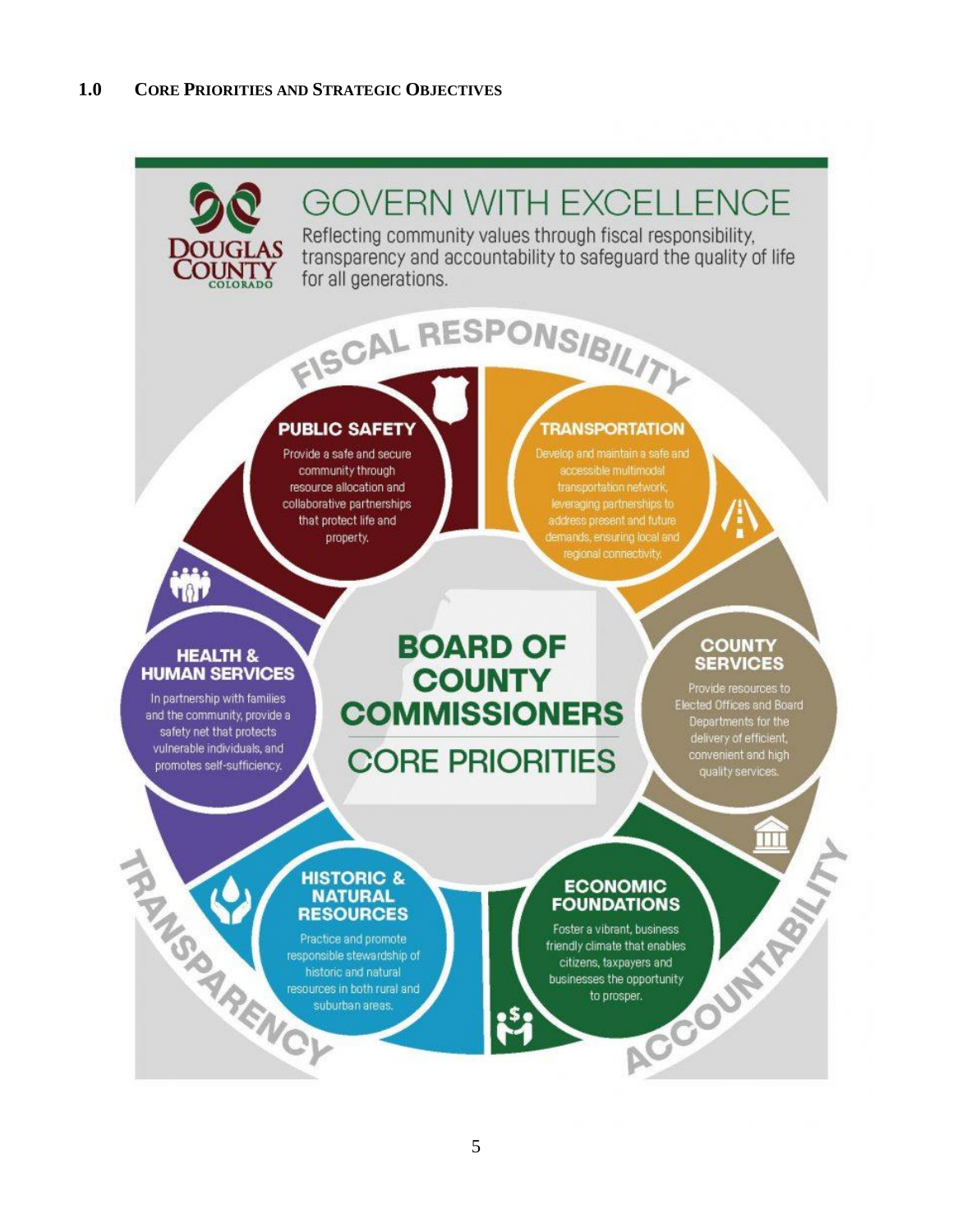### **2.0 GOVERNING PROCESS/COMMITMENTS**

**To further its accountability to the citizens and taxpayers of Douglas County, the Board of County Commissioners (BCC) commits to govern lawfully, with an emphasis on: a) outward vision; b) strategic leadership rather than administrative detail; c) clear distinction of Board, County Manager, and County Attorney roles; d) collective rather than individual decisions.**

- The BCC will operate fully aware of its fiduciary responsibilities, trusteeship and stewardship obligations to its constituents.
- The BCC expects ethical and business-like conduct of its commissioners.
- The BCC will cultivate a sense of group responsibility. The BCC may use the expertise of individual members to enhance the Board's understanding of issues, but decisions will be made as a group. *A Commissioner who votes in the minority is free to express his/her dissent but must respect the legitimacy of the majority decision.*
- The BCC will enforce upon itself whatever discipline is needed to govern with excellence. Discipline will apply to matters such as attendance, preparation for meetings, policymaking principles, respect of roles, adherence to BCC code of conduct.
- The BCC will regularly monitor and assess its process and performance.
- The BCC will monitor organizational performance through a fair assessment of whether its Priorities and Staff Operations and Limitations Policies are being fulfilled.

# **2.1 BCC'S ROLES AND RESPONSIBILITIES**

# **The role of the BCC is to listen to, represent, and serve the citizens and taxpayers of Douglas County.**

Accordingly, the roles and responsibilities of the BCC shall be:

- To provide written governing policies that address the achievement of intended long-term results, not on the administrative or programmatic means of achieving those results.
- To establish and monitor, at least annually, organizational core priorities and strategic objectives.
- To hire a County Manager and a County Attorney.
- To evaluate the performance of the County Manager and County Attorney through regularly scheduled monitoring.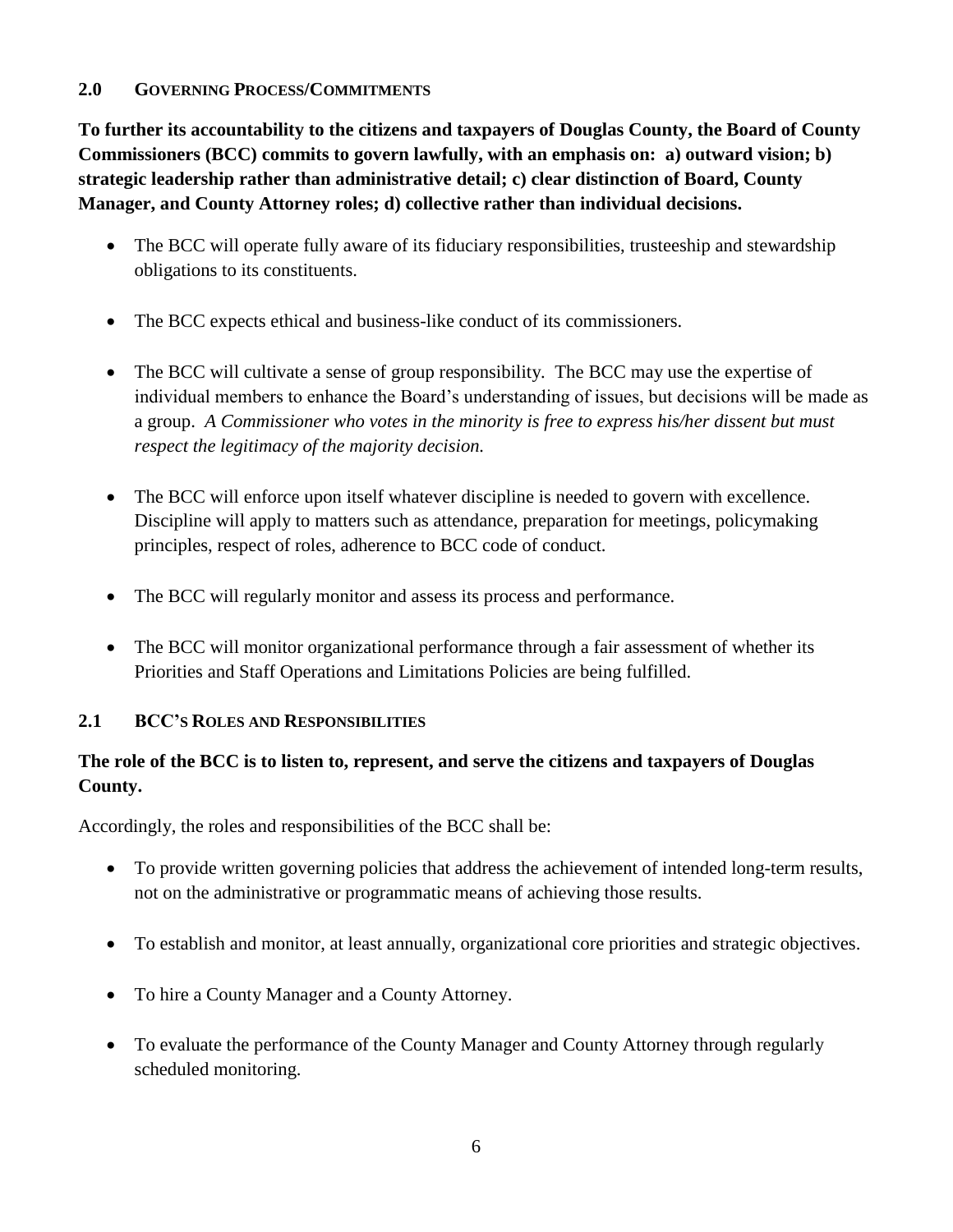- Only officially passed motions of the BCC are binding on the County Manager and/or County Attorney.
- Individual commissioners may request information or assistance without Board authorization and those requests shall be reasonably honored; however, should the County Manager or County believe such a request requires an inappropriate amount of staff time or funds or is disruptive, he/she can refer it to the full Board for authorization to proceed.
- The BCC is responsible for: adopted resolutions, regulations, ordinances, and fee schedules; land use; legislative positions; Ambulance Licenses; representing the County on external boards and commissions; the Audit; the Budget; Boards and Commissions; and statutorily mandated items.
- The BCC serves as the Board of Human Services, Board of Adjustment, and the Liquor Licensing Authority.

# **2.2 RESPONSIBILITIES OF THE CHAIR OF THE BCC**

**The Chair of the BCC ensures the integrity of the BCC process. While the default public representative of the board shall be the Chair, each commissioner bears the responsibility of sharing official positions of the Board to outside organizations depending on membership, expertise, and other factors which the BCC may determine in its discretion.** 

Accordingly, the Chair has the following authority and duties:

- To lead the BCC so that BCC performance is consistent with its own rules and policies and those legally imposed on it from outside the organization.
	- **Ensure deliberations are fair, open and thorough, but also efficient, timely, orderly, and to the** point.
	- **Ensure BCC meeting deliberations include those issues pertaining to BCC roles and** responsibilities.
- The Chair will determine the agenda for meetings, although any Commissioner is welcome to request or recommend appropriate matters for BCC consideration.
	- A Commissioner may recommend or request a matter for BCC discussion by submitting the item to the Chair no later than the regularly scheduled agenda planning session.
	- The meeting agenda will be finalized, by the Chair, at a regular agenda planning session.
- The Chair is empowered to preside at Board meetings with all the commonly accepted power of that position, such as ruling and recognizing.
- The Chair has no individual authority to make decisions about policies created by the Board or the individual authority to supervise or direct the County Manager or County Attorney.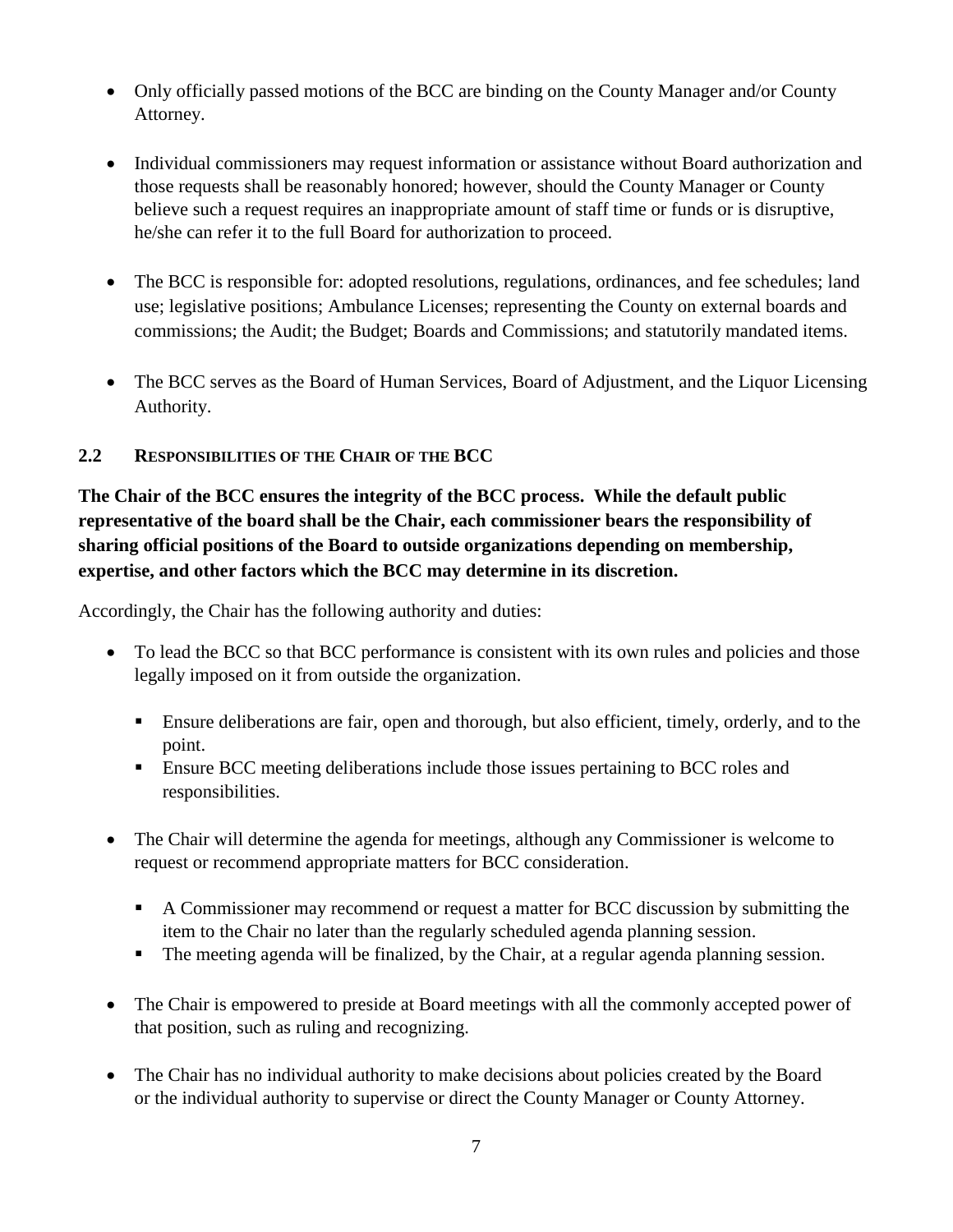- To sign all contracts and documents authorized by the BCC.
- It is the intent of the BCC to select the Chair and Vice Chair by rotating on an annual basis by district, however the Board reserves the right to deviate from this process as the BCC in its discretion deems appropriate.

# **2.3 COMMISSIONERS' CODE OF CONDUCT**

**The BCC commits itself to ethical, businesslike, and lawful conduct, including proper use of authority and appropriate decorum when acting as the BCC. The BCC acknowledges it has fiduciary and ethical responsibilities to the public trust.**

- Each Commissioner shall fulfill his/her duties unconflicted by loyalties to staff; other organizations, including interest or advocacy groups; and any personal interest as a consumer.
- Each Commissioner must avoid breaching his/her fiduciary duty and the public trust.
	- Each Commissioner will meet with the County Attorney as needed, and at least annually, to discuss potential conflicts of interest. If a determination is made that a potential conflict of interest exists, or the appearance of a conflict of interest may exist, disclosure shall be made in accordance with state law and Board policy.
	- No Commissioner shall engage in a substantial financial transaction for his/her private business purposes with a person the Commissioner oversees or supervises in the course of official BCC duties.
	- No Commissioner shall perform an official act that directly and substantially benefits a business, or negatively affects a competing business, in which he/she either has a substantial financial interest or is engaged as counsel, consultant, representative, or agent.
	- A Commissioner who has a personal or private interest in any matter proposed or pending before the County shall disclose such interest to the BCC, and to the public when and if appropriate, and shall not vote thereon and shall refrain from attempting to influence in any manner the decisions of the other members of the BCC.
- A commissioner shall at no time accept an offer of employment from *any* entity, including Douglas County Government or any private sector employer, in consideration of any promise to act or not act for the benefit of said employer while the commissioner is in office.
- Commissioners shall not attempt to exercise individual authority over the organization. The County Manager and County Attorney are accountable only to the BCC as a governing body, and not to individual Commissioners.
- Commissioners will adhere to the confidentiality of issues whether in writing or verbally, as prescribed by law: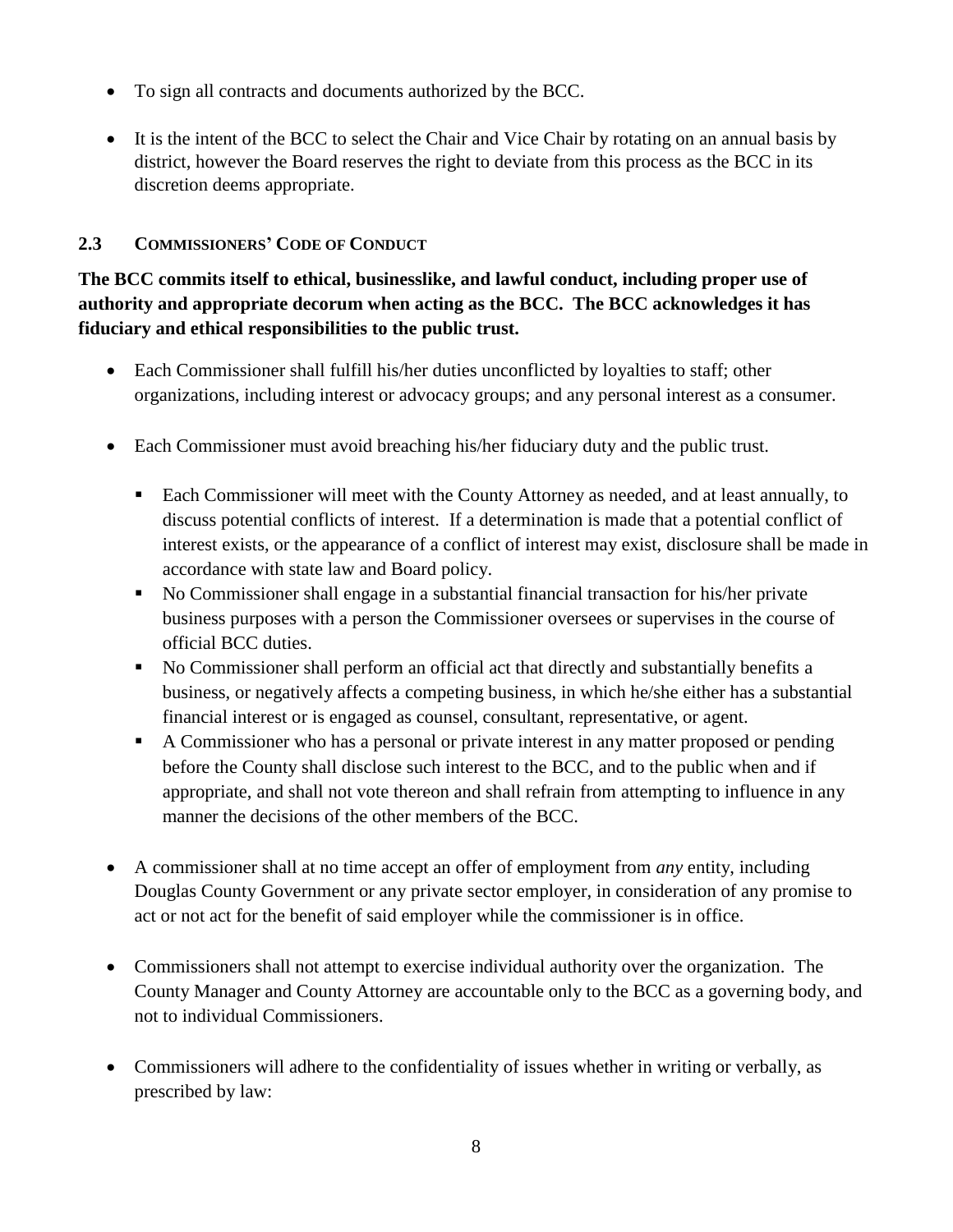- Any documents that are prohibited from disclosure under the Colorado Open Records Act, Criminal Justice Records Act or other statutory authority shall not be publicly disclosed.
- Any information shared with the BCC in a properly called executive session, shall be presumed to be confidential, and shall not be publicly disclosed.
- Any information for which disclosure is an issue that suggests a likely privacy interest of one or more individuals, or is otherwise contrary to public policy, shall not be disclosed.
- Any documents previously determined to be confidential and not subject to public disclosure pursuant to State law, may be reconsidered for disclosure upon the affirmative support of the BCC. Questions regarding legal parameters for disclosure shall be relayed to the County Attorney prior to any disclosure.
- If a Commissioner suspects another Commissioner has violated any laws or Board policies, he or she shall bring the matter to the attention of the individual and/or the BCC. The BCC will seek to resolve the matter expeditiously.

# **2.4 BCC - EXECUTIVE CONNECTION & COUNTY MANAGER ACCOUNTABILITY**

**The Board's sole official connection to the operational organization, its achievements and conduct will be through a Chief Executive Officer, titled County Manager. The County Manager is the Board's only link to operational achievement and conduct, so that all authority and accountability of staff, as far as the BCC is concerned, is considered the sole authority and accountability of the County Manager.**

### Accordingly:

- The BCC will not give instructions to persons who report directly or indirectly to the County Manager.
- The BCC will not directly evaluate any staff other than the County Manager and the County Attorney.
- The BCC will view County Manager performance as identical to organizational performance, so that organizational accomplishment of BCC priorities and compliance with Staff Operations and Limitations policies will be viewed as successful County Manager performance.
- The BCC shall communicate to the County Manager information concerning staff member issues or performance.

# **2.5 ACCOUNTABILITY OF THE COUNTY ATTORNEY**

**The BCC shall have a County Attorney. The purpose of the County Attorney is to ensure that the Board's actions take place with competent and prudent legal counsel and representation**. **The County Attorney represents the BCC and anyone acting on its behalf so long as they are not acting in conflict with the BCC or its policies. In addition, the County Attorney represents the other Douglas County Elected or Appointed Officials so long as they are acting within their statutory**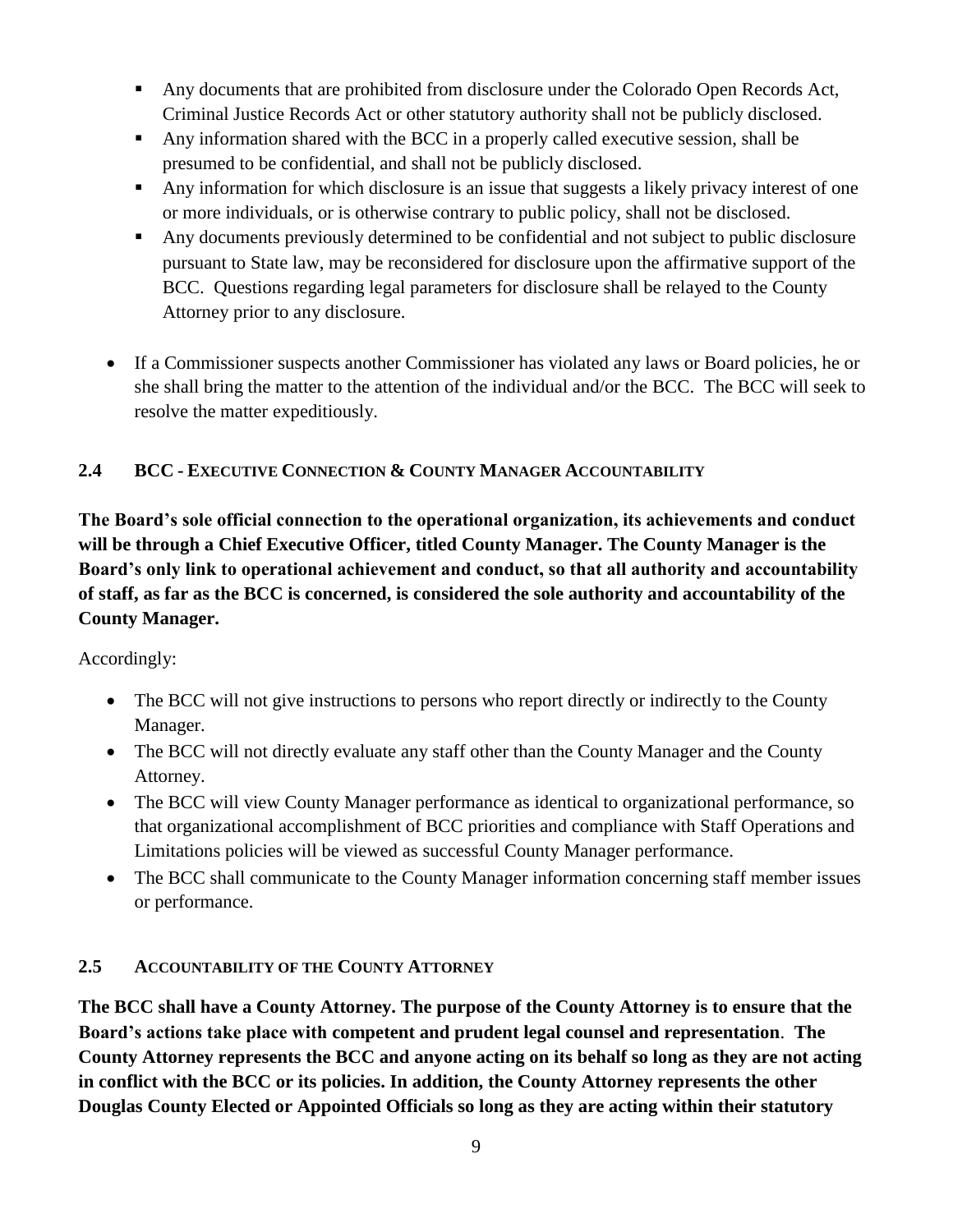# **duties.**

Accordingly:

- The County Attorney is accountable to the Board acting as a body, never to any individual Board member or group of members, nor to the County Manager.
- County Attorney accountability is for all resources, including personnel, under his or her control. Therefore, any accomplishments or violations due to actions of a subordinate of the County Attorney are considered to be accomplishments or violations by the County Attorney.
- The County Attorney may accomplish the duties of the position in any manner not imprudent, unethical, or in violation of the prohibitions listed in this document.
- The County Attorney may use any reasonable interpretation of Board policies as they pertain to his/her authority and accountability. The County Attorney is authorized to establish all further policies, make all decisions, take all actions and develop all activities as long as they are consistent with any reasonable interpretation of the Board's policies.

# **DUTIES OF THE COUNTY ATTORNEY**

- Timely opinion on documents and contemplated decisions or actions of the BOCC and the County Manager.
- Timely opinion on the legal ramifications of pending or actual laws, regulations, court decisions, and pending or threatened litigation.
- Timely opinion on the legality or propriety under the law of the Board's processes.
- Timely opinion on the legality or propriety under the law of pending or actual acts or omissions of any Commissioner, Board, Committee, Commission, or the County Manager.
- When requested or appropriate, alternate language or action to achieve Board or County Manager intentions in a lawful manner.
- Timely and thoughtful advice and recommendations on the range of legal options available.
- Litigation:
	- (i) Advice regarding avoidance of litigation or settlement of potential litigation.
	- (ii) Timely provision to the Board and the County Manager on the status of settlement negotiations and all threatened/actual litigation.
	- (iii) Settlement of litigation, with authority as obtained from the Board.
	- (iv) Diligent and competent representation of the Board and the County in litigation.

# **2.6 BOARD COMMITTEE PRINCIPLES**

# **BCC Boards, Committees and Commissions will be appointed to assist the Board in carrying out its responsibilities and not to interfere with delegation from the BCC to County Manager or County Attorney.**

Accordingly, the following principles shall guide the appointment and operation of all BCC appointed Boards, Committees, and Commissions: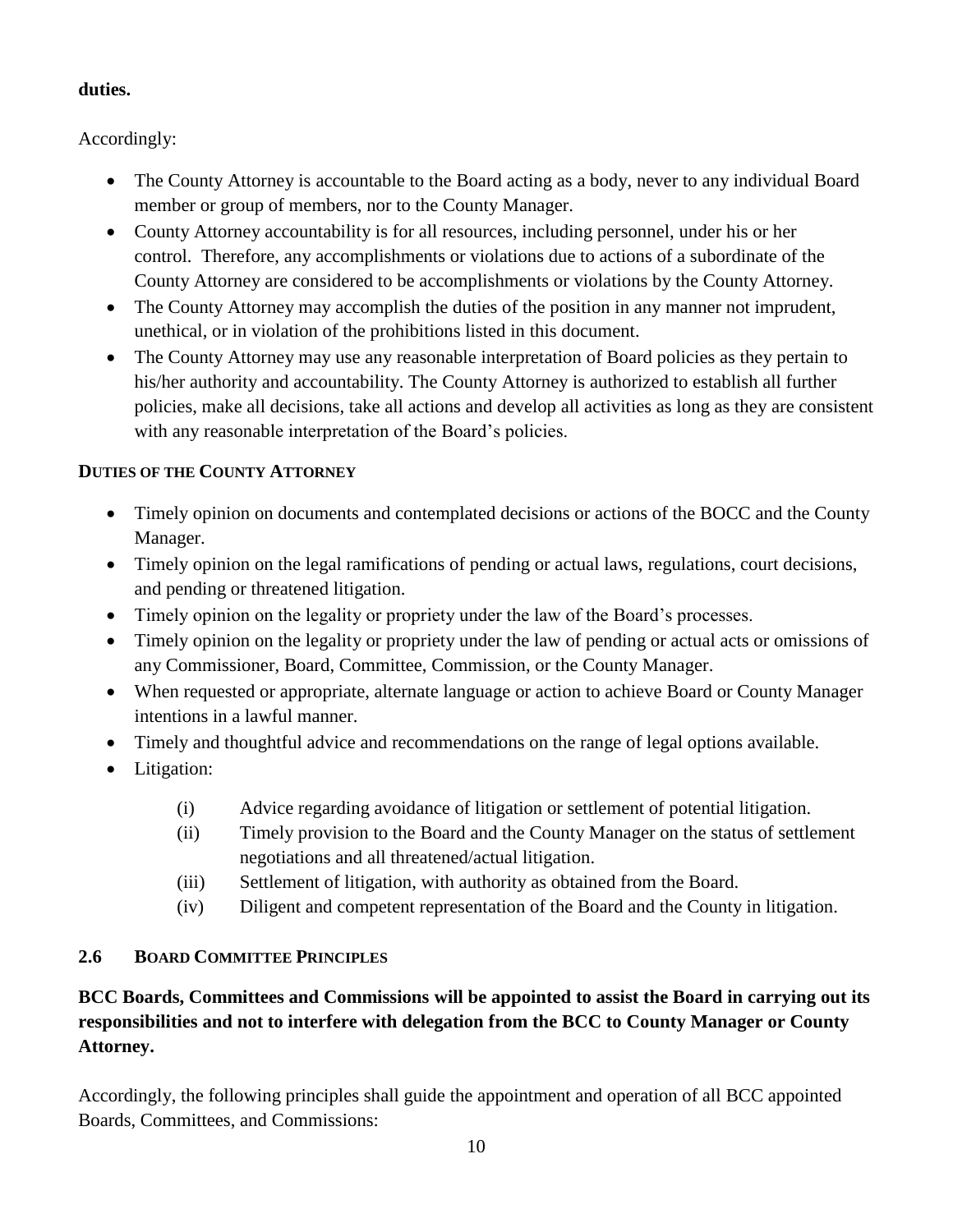- A BCC appointed Board, Committee and Commission is recognized as such only if its existence and charge come from the BCC or is required by law.
- Appointment Process:
	- Board, Committee and Commission vacancies will be advertised as they become available.
	- For specific district appointments, the Commissioner from that district may nominate a resident of his or her district. The Board may consider district nominees from outside his or her district only when qualified applicants are not available or have not applied from within the district.
	- For boards and committees that have at-large appointments, any member of the Board may nominate an appointee.4
	- Some appointees are required, by State Statute or bylaw, to represent specific groups and/or interests (e.g., municipal representative, specific credential or position).
	- The Board may elect to interview applicants to certain boards and commissions.
	- In all cases, the full Board makes the final decision and appointment in a Business Meeting.
- BCC appointed Boards, Committees and Commissions may not speak or act for the BCC except when formally given such authority for specific and time-limited purposes.
- The BCC may strategically use ad hoc committees for specific purposes and limited timeframes.
- BCC appointed Boards, Committees and Commissions will have clear and specific goals, objectives, and timelines. At least once each year, the BCC will evaluate the existence and/or necessity of its Boards, Committees and Commissions.
- Any member of a BCC appointed Board, Committee or Commission is required to follow applicable ethics laws, Board policies, authorizing Resolutions and the signed Boards and Commissions' Code of Conduct. Members will operate within the bounds of applicable statutory authority.
- Members of BCC appointed Boards, Committees and Commissions shall attend no less than seventy-five percent (75%) of all regularly scheduled and special meetings during the year.
- A person may serve on no more than one BOCC appointed Board, Committee or Commission at a time, unless it is specifically called for in the bylaws or structure of a given committee. Appointments to Ad Hoc Committees created by the BOCC are exempt from the single committee service limitation because members of other BOCC appointed Boards, Committees and Commissions may be deemed to have key knowledge that could be useful to an Ad Hoc Committee.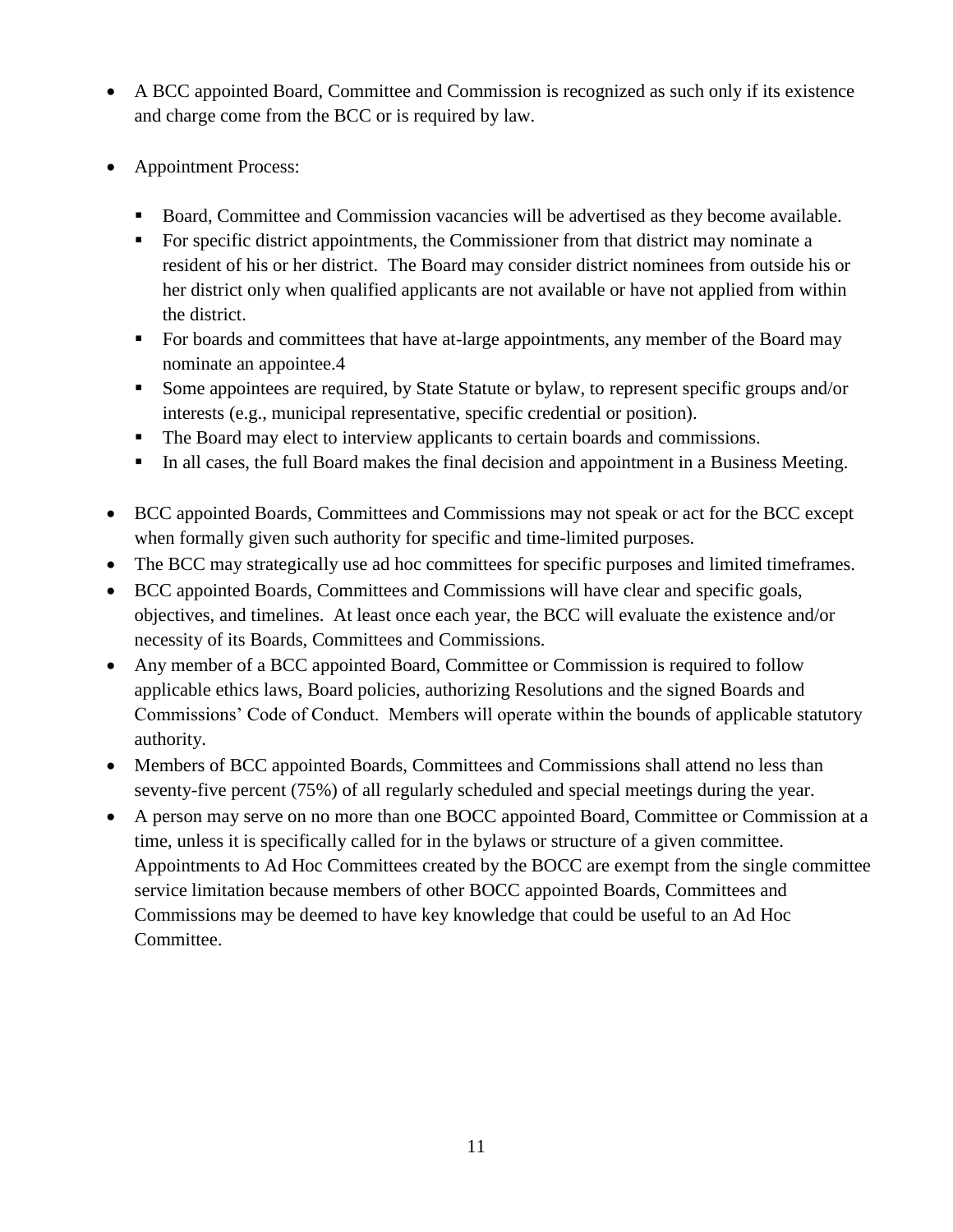#### **3.0 STAFF OPERATIONS AND LIMITATIONS**

These policies define both the nonnegotiable expectations and the clear boundaries within which the County Manager, County Attorney and all staff must operate.

- **M 3.0 Within the scope of authority delegated to him/her by the BCC, the County Manager shall not cause nor allow any practice, activity, decision or organizational circumstance that is either unlawful, imprudent, or in violation of commonly accepted business and professional ethics. The County Manager shall not cause nor allow conditions that are unsafe, unfair, dishonest, disrespectful or undignified.**
- **A 3.0 Within the scope of authority delegated to him/her by the BCC, the County Attorney shall not cause nor allow any practice, activity, decision or organizational circumstance that is either unlawful, imprudent, or in violation of commonly accepted legal and professional ethics. The County Attorney shall not cause nor allow conditions that are unsafe, unfair, dishonest, disrespectful or undignified.**

Accordingly, the County Attorney shall not:

| A 3.0.1   | Exercise authority over County Manager or staff other than that in the Office of<br>the County Attorney.                                                                                                                |
|-----------|-------------------------------------------------------------------------------------------------------------------------------------------------------------------------------------------------------------------------|
| A 3.0.2   | Violate applicable codes of professional ethics and conduct.                                                                                                                                                            |
| A 3.0.3   | Treat the public or staff in a disrespectful or unfair manner.                                                                                                                                                          |
| A 3.0.4   | Allow employees under the County Attorney's purview to operate without the same<br>personnel policies, compensation plans and other policies which have been adopted<br>by the County Manager for all County employees. |
| A 3.0.5   | Contract-out legal services without the knowledge of the Board.                                                                                                                                                         |
| $A$ 3.0.6 | Incur expenditures or fiscal encumbrances beyond those authorized under BOCC<br>Policy.                                                                                                                                 |
| A 3.0.7   | Unreasonably withhold information from the County Manager, nor shall the<br>County Attorney fail to cooperate with the County Manager in the performance of<br>his/her official functions.                              |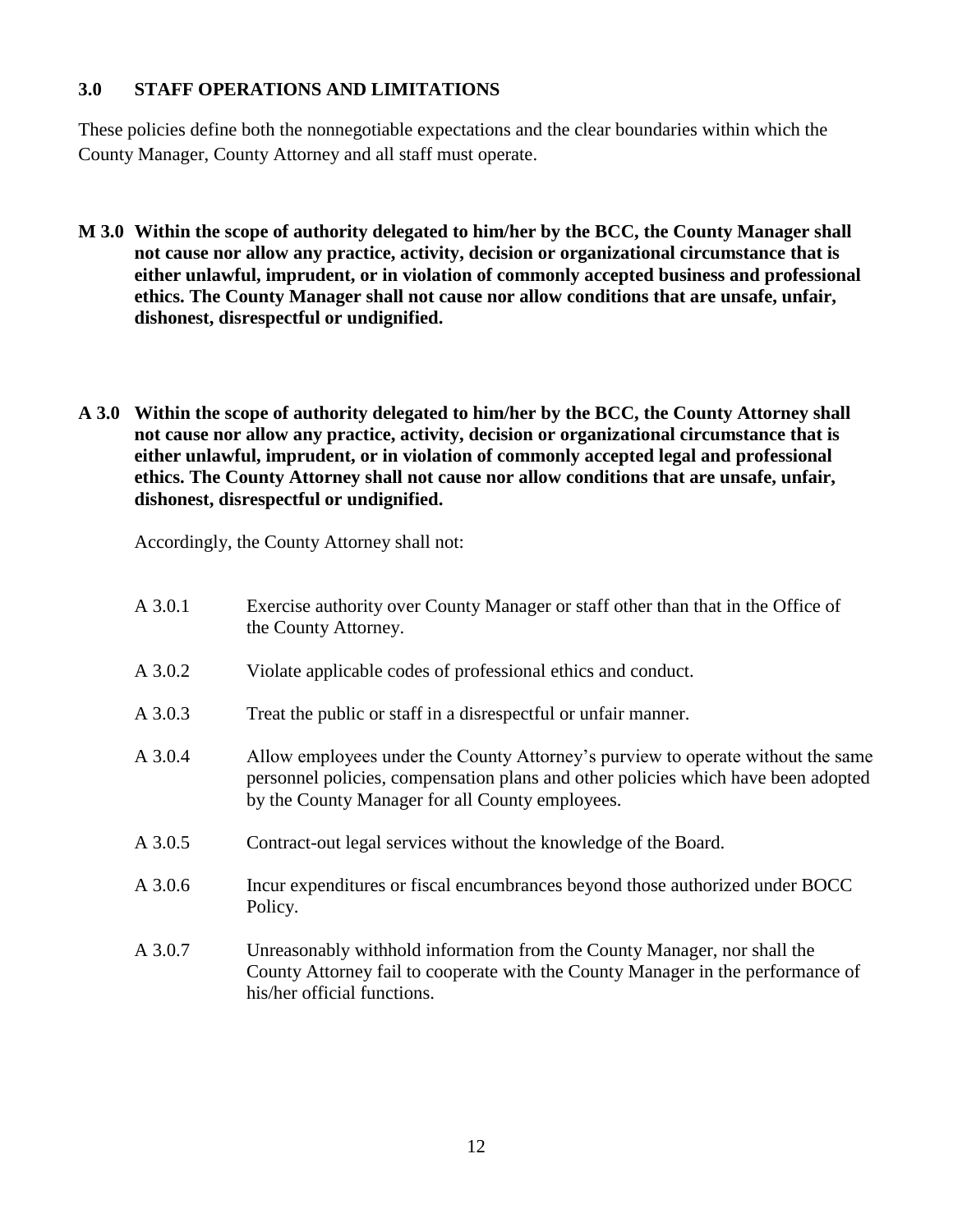#### **3.1 TREATMENT OF CITIZENS, TAXPAYERS, STAFF AND VOLUNTEERS**

#### **M 3.1 The success of Douglas County Government depends upon the partnership between citizens, taxpayers, elected officials and County employees.**

- M 3.1.1 Accordingly, regarding the treatment of citizens, taxpayers and customers, the County Manager shall not:
	- M 3.1.1.1 Fail to consider community opinion on relevant issues or make material decisions affecting the community in the absence of relevant community input.
	- M 3.1.1.2 Fail to provide information to the community about relevant decisionmaking processes and decisions.
	- M 3.1.1.3 Fail to respectfully respond to issues raised by the community.
	- M 3.1.1.4 Unduly breach or disclose confidential information.
- M 3.1.2 Pertaining to paid staff within the scope of his/her authority, the County Manager shall not:
	- M 3.1.2.1 Allow staff to operate without written personnel policies and/or procedures, approved by legal counsel, which clarify personnel rules for staff, provide for effective handling of grievances, and protect against wrongful conditions.
	- M 3.1.2.2 Allow staff to be unacquainted with personnel policies and procedures upon and during their employment.
	- M 3.1.2.3 Prevent staff from bringing a grievance to the Board when:
		- (i) Internal grievance procedures have been exhausted, or
		- (ii) The individual alleges that Board policy has been violated.
	- M 3.1.2.4 Exercise authority over the County Attorney or staff other than those in Board of County Commissioner Departments.
	- M 3.1.2.5 Unreasonably withhold information from the County Attorney, nor shall the County Manager fail to cooperate with the County Attorney in the performance of his/her official functions.
- M 3.1.3 Accordingly, pertaining to volunteers, the County Manager shall not:
	- M 3.1.3.1 Allow volunteers to operate without appropriate resources, as determined by staff, necessary to complete their volunteer efforts.
	- M 3.1.3.2 Allow volunteers to be unacquainted with resources that are available to them during the time they are at Douglas County completing their volunteer efforts.
	- M 3.1.3.3 Fail to establish departmental volunteer guidelines, as appropriate.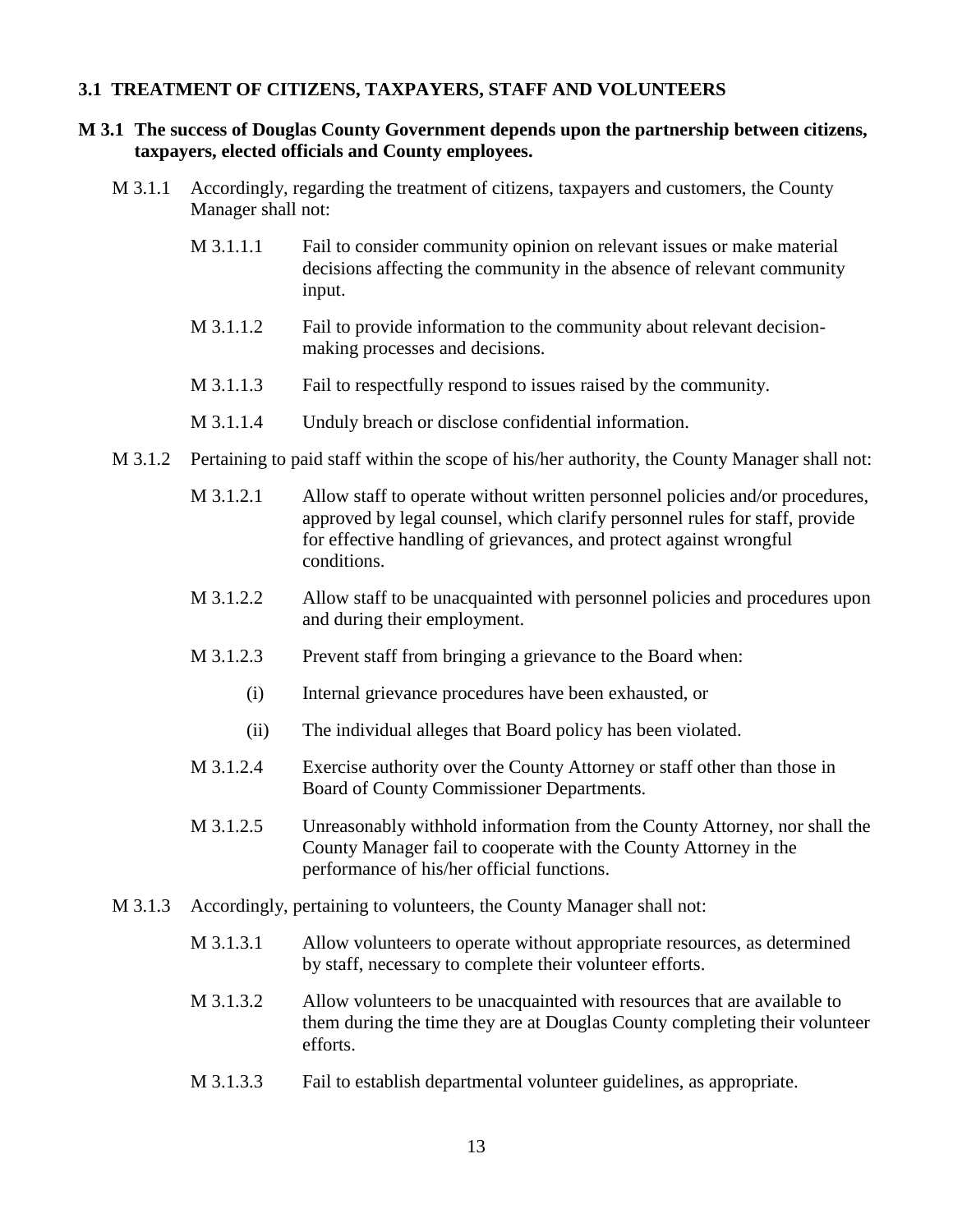#### **3.2 COMPENSATION, BENEFITS, EMPLOYMENT**

#### **M 3.2 With respect to employment, compensation, and benefits to employees, consultants, contract workers and volunteers, the County Manager shall not cause nor allow jeopardy to the legal or fiscal integrity of the County.**

Accordingly, the County Manager shall not:

- M 3.2.1 Change his, or her, own compensation and benefits.
- M 3.2.2 Promise or imply permanent or guaranteed employment or benefit.
- M 3.2.3 Establish compensation and benefits that deviate materially from the regional or professional market for the skills employed unless approved by the BCC.
- M 3.2.4 Establish deferred or long-term compensation and benefits for the organization.
- M 3.2.5 Fail to communicate to the BCC the County Manager's recommendations on salary and benefit changes proposed in the next year's budget.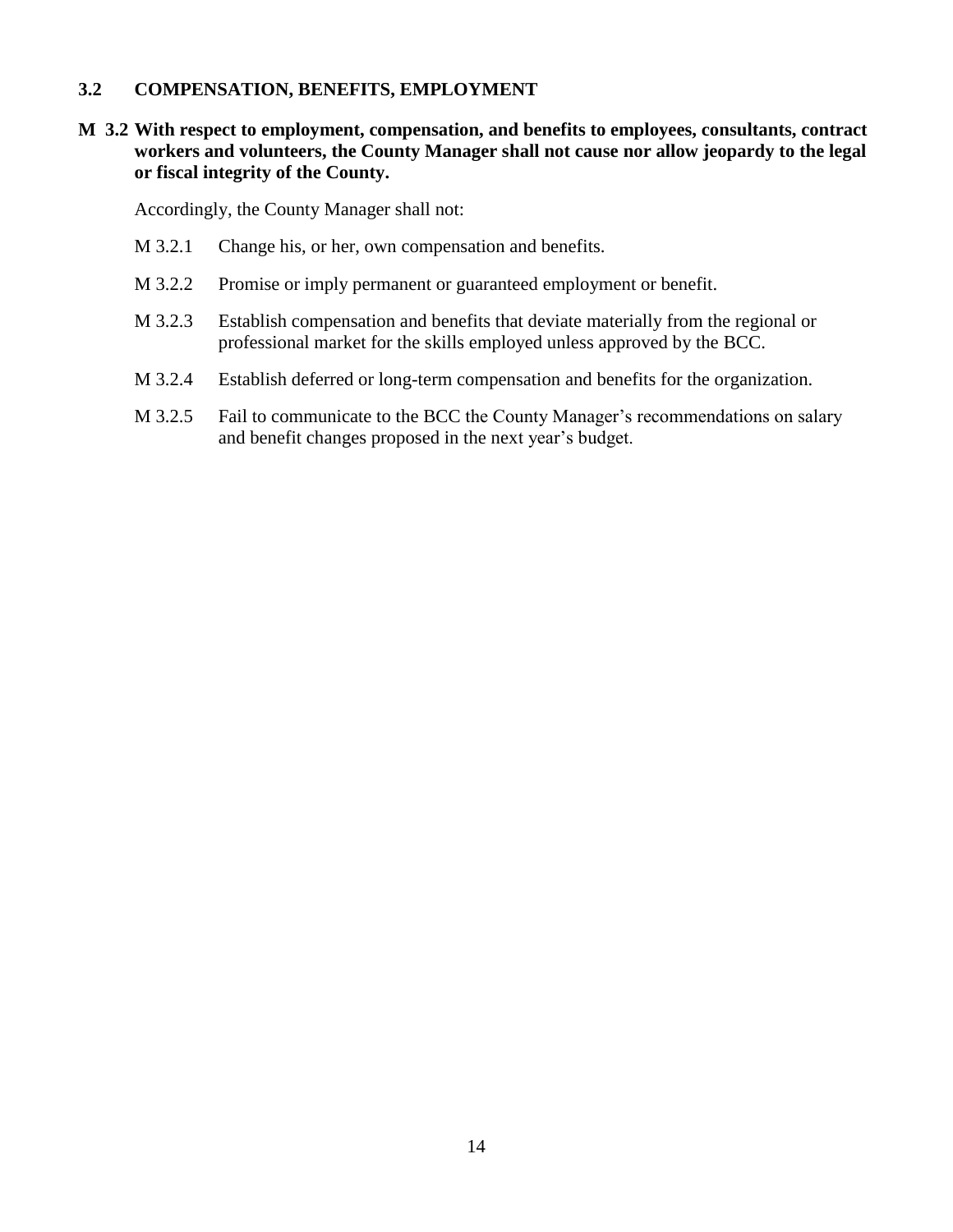#### **3.3 FINANCIAL PLANNING AND BUDGET**

#### **M 3.3 With respect to strategic planning for projects, services and activities with a fiscal impact, the County Manager may not jeopardize either programmatic or fiscal integrity of County government.**

Accordingly, the County Manager shall not allow budgets or financial planning that:

- M 3.3.1 Deviate from the Board's Goal priorities, risks financial jeopardy, or is not derived from a plan projecting in five-year increments.
- M 3.3.2 Deviate from statutory requirements.
- M 3.3.3 Deviate from BCC-stated Goal priorities in its allocation among competing budgetary needs.
- M 3.3.4 Contain inadequate information to enable credible projection of revenues and expenses; separation of capital and operational items; cash flow projections; audit trails; identification of reserves, designations and undesignated fund balances; and disclosure of planning assumptions.
- M 3.3.5 Plan the expenditure in any fiscal year of more funds than are conservatively projected to be received in that period, or which are otherwise available.
- M 3.3.6 Allow designated working capital (or revenue shortfall) fund balance to fall below 10% of operating expenditures or 5% of adopted revenues for sales tax or capital projects funds.
- M 3.3.7 Fail to maintain a Budget Contingency Plan capable of responding to significant shortfalls within the County's budget.
- M 3.3.8 Fail to protect, within his or her ability to do so, the integrity of the current or future bond ratings of the County.
- M 3.3.9 Result in new positions or additions to the staffing without specific approval of the BCC.
- M 3.3.10 Present a risk that relates to situations or conditions described as unacceptable in the Fiscal Management and Controls Policy (Policy 3.4).
- M 3.3.11 Fail to show reserves and designations subject to the requirements of the law and the Governmental Accounting Standards Board.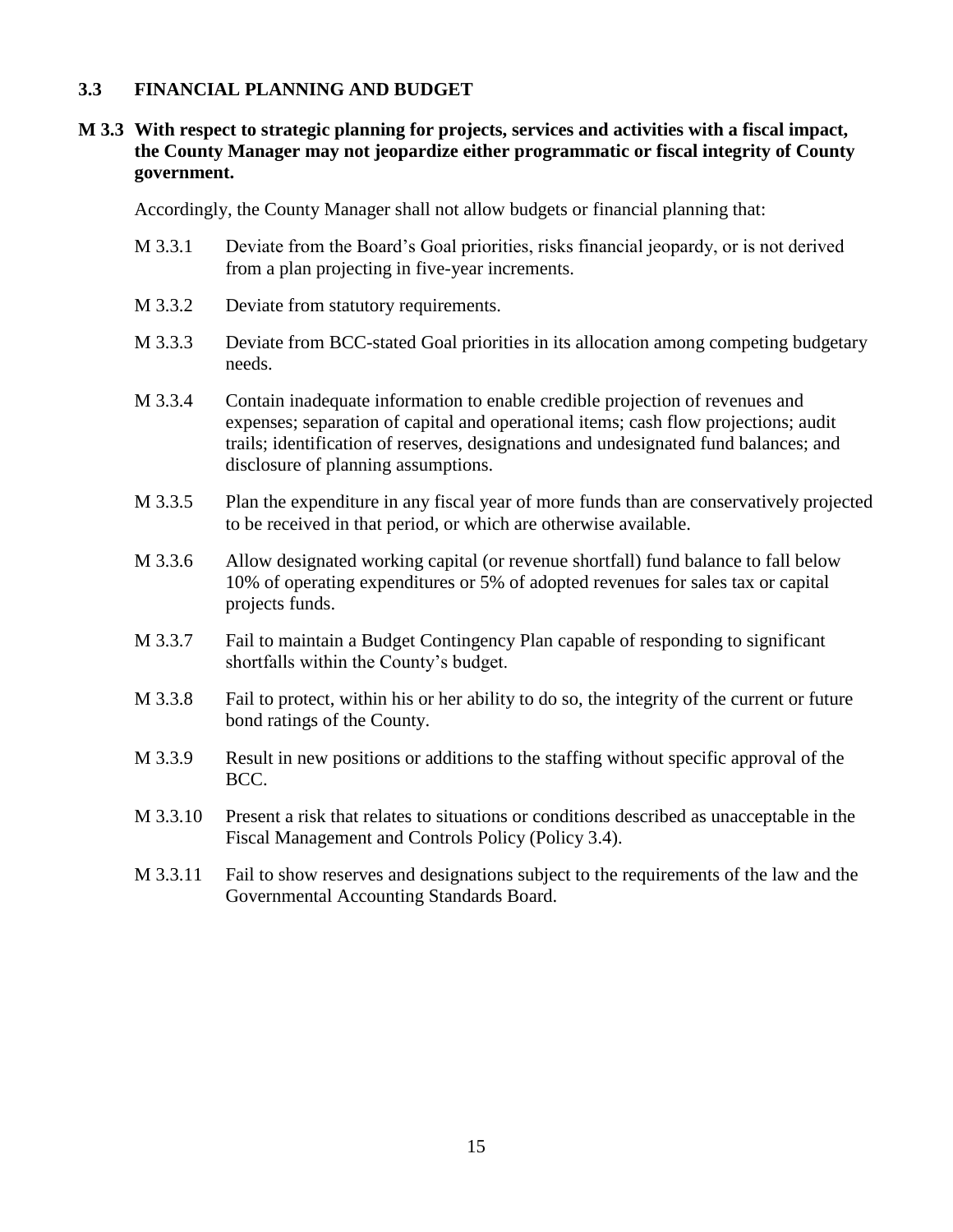#### **3.4 FISCAL MANAGEMENT AND CONTROLS**

#### **M 3.4 With respect to the actual, ongoing financial condition of the County government, the County Manager may not cause or allow the development of fiscal jeopardy or a material deviation from Board-established Priorities.**

Accordingly, the County Manager shall not:

- M 3.4.1 Expend more funds than have been appropriated in the fiscal year or are otherwise available.
	- M 3.4.1.1 For purposes of this limitation, restricted fund expenditures are not considered revenues or "otherwise available" funds.
- M 3.4.2 Pay County obligations in an untimely manner or outside of the ordinary course of business.
- M 3.4.3 Engage in any purchases wherein normally prudent protection has not been given against conflict of interest and shall not engage in purchasing practices in violation of the law or County purchasing procedures.
- M 3.4.4 Use any fund for a purpose other than for which the fund was established.
- M 3.4.5 Fail to establish and implement competitive purchasing policies and procedures that ensure openness and accessibility of contract opportunities.
- M 3.4.6 Make any purchase or contract or obligate the County for any amount over \$100,000 unless authorized in the County's Emergency Operations Plan or other authorizing documents related to emergency situations.
- M 3.4.7 Allow any other appointed or elected County official to make any purchase or contract or obligate the County for any amount over \$25,000.
- M 3.4.8 Exercise inadequate internal controls over receipts and disbursements or allow material dissipation of assets.
- M 3.4.9 Compromise the independence of the Board's audit or other external monitoring or advice.
- M 3.4.10 Accept revenues from sources that are not, in fact and appearance, consistent with BCC Priorities.
- M 3.4.11 Incur long-term debt to finance current operating expenditures.
- M 3.4.12 Allow the debt period for bonds used to finance capital projects to exceed the useful life of the project.
- M 3.4.13 Allow County fiscal management practices that negatively impact bond ratings.
- M 3.4.14 Allow specifically classified fund balances to:
	- M 3.4.14.1 Reach levels inadequate to mitigate the risk of current and future revenue shortfalls or unanticipated expenditures.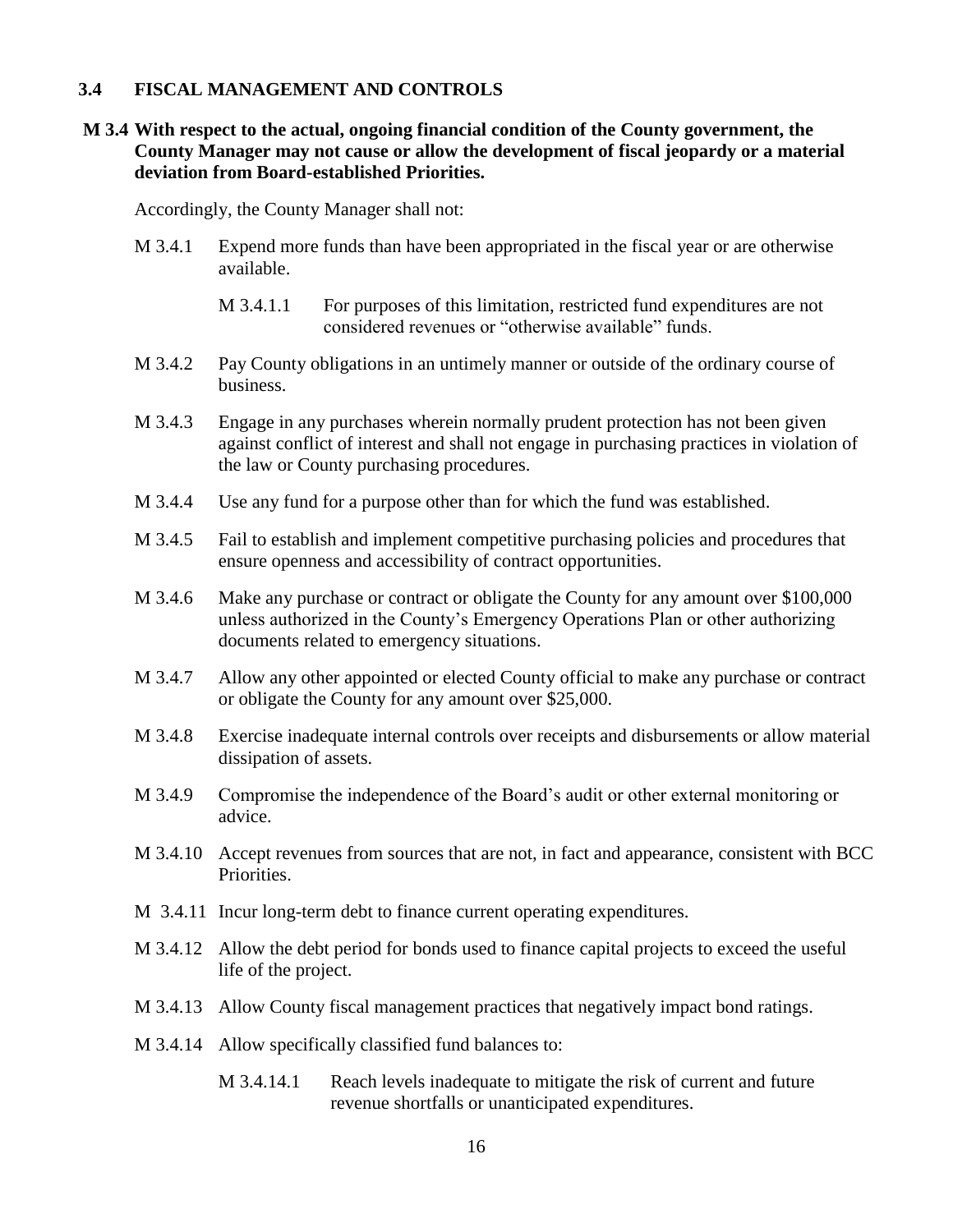- M 3.4.14.2 Jeopardize the County's creditworthiness and financial position from unforeseen emergencies.
- M 3.4.15 Fail to submit quarterly financial reports to the BCC during a staff meeting each quarter.
- M 3.4.16 Fail to post appropriate financial information on the County's website to provide adequate disclosure of the County's financial transactions and financial position.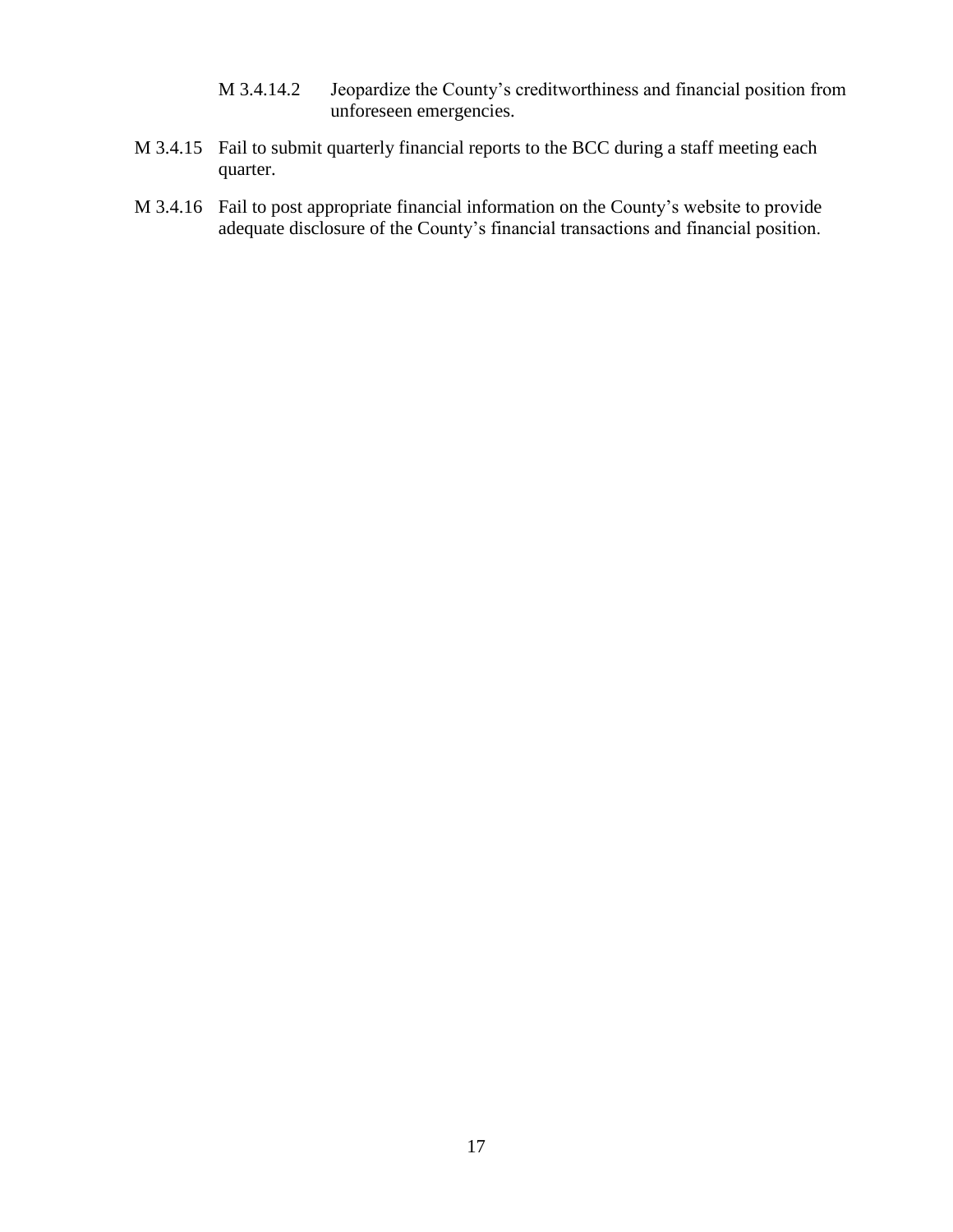#### **3.5 PROTECTION OF ASSETS**

#### **M 3.5 Within the scope of his/her authority in the County and given available resources, the County Manager shall not allow the County's assets to be unprotected, inadequately maintained or unnecessarily risked.**

Accordingly, the County Manager shall not:

- M 3.5.1 Fail to have in place a Risk Management program that insures against property losses and against liability losses to Commissioners, staff and Douglas County to the amount legally obligated to pay, or allow the organization to be uninsured:
	- M 3.5.1.1 Against theft and casualty losses,
	- M3.5.1.2 Against liability losses to Board members, staff and the organization itself in an amount equal to or greater than the average for comparable organizations, and
	- M 3.5.1.3 Against employee theft and dishonesty.
- M 3.5.2 Allow un-bonded personnel access to material amounts of funds or fail to provide adequate insurance to protect against employee dishonesty and theft.
- M 3.5.3 Subject facilities and/or equipment to improper wear and tear or insufficient maintenance (except normal deterioration and financial conditions beyond County Manager control).
- M 3.5.4 Unnecessarily expose County government, the BCC or staff to claims of liability.
- M 3.5.5 Fail to protect County data, information, and files from loss or significant damage.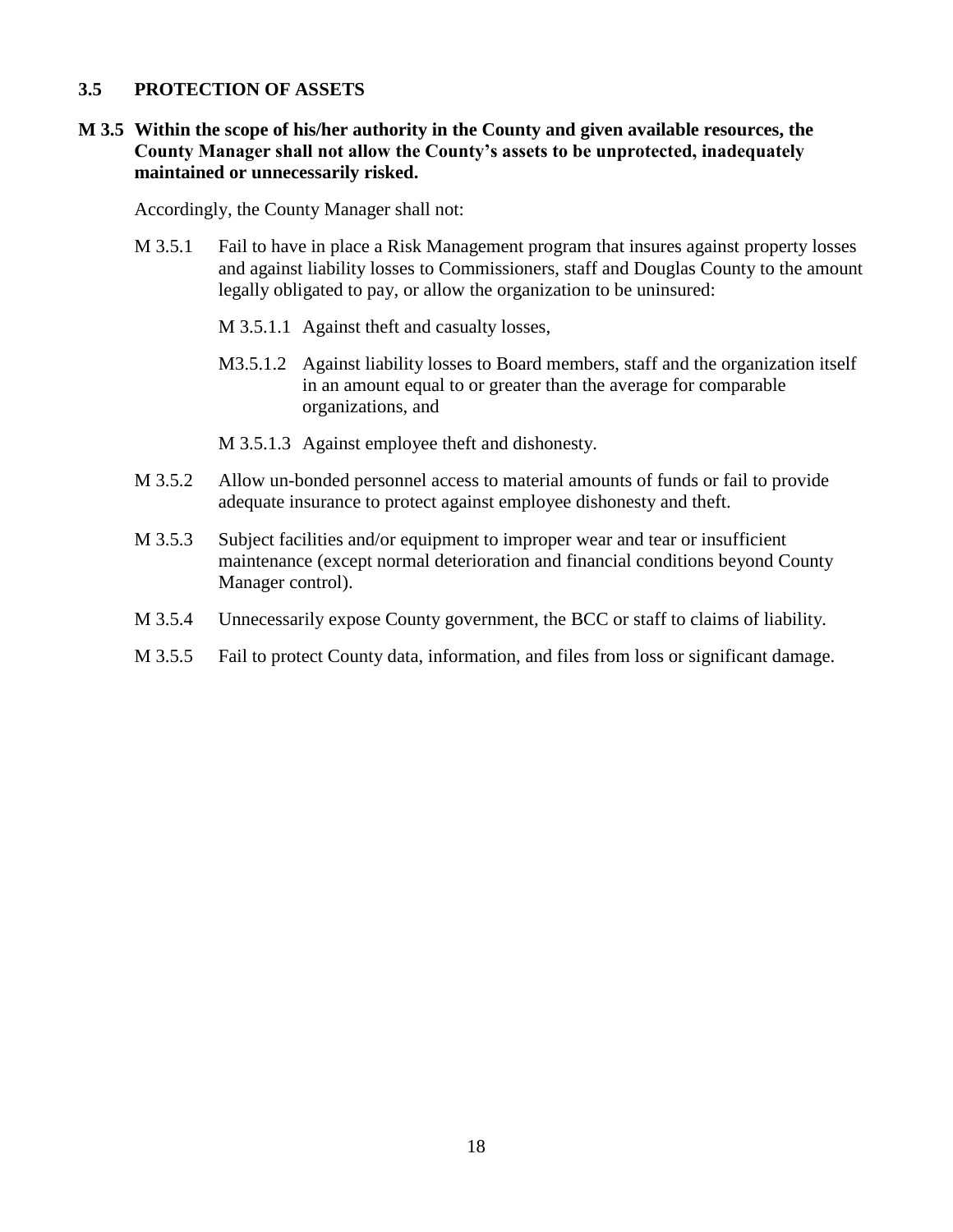# **3.6 IMMEDIATE SUCCESSION**

**M 3.6 In order to protect the Board from sudden loss of County Manager services, the County Manager may have no fewer than two (2) other members of the County management team familiar with BCC and County Manager issues and processes.**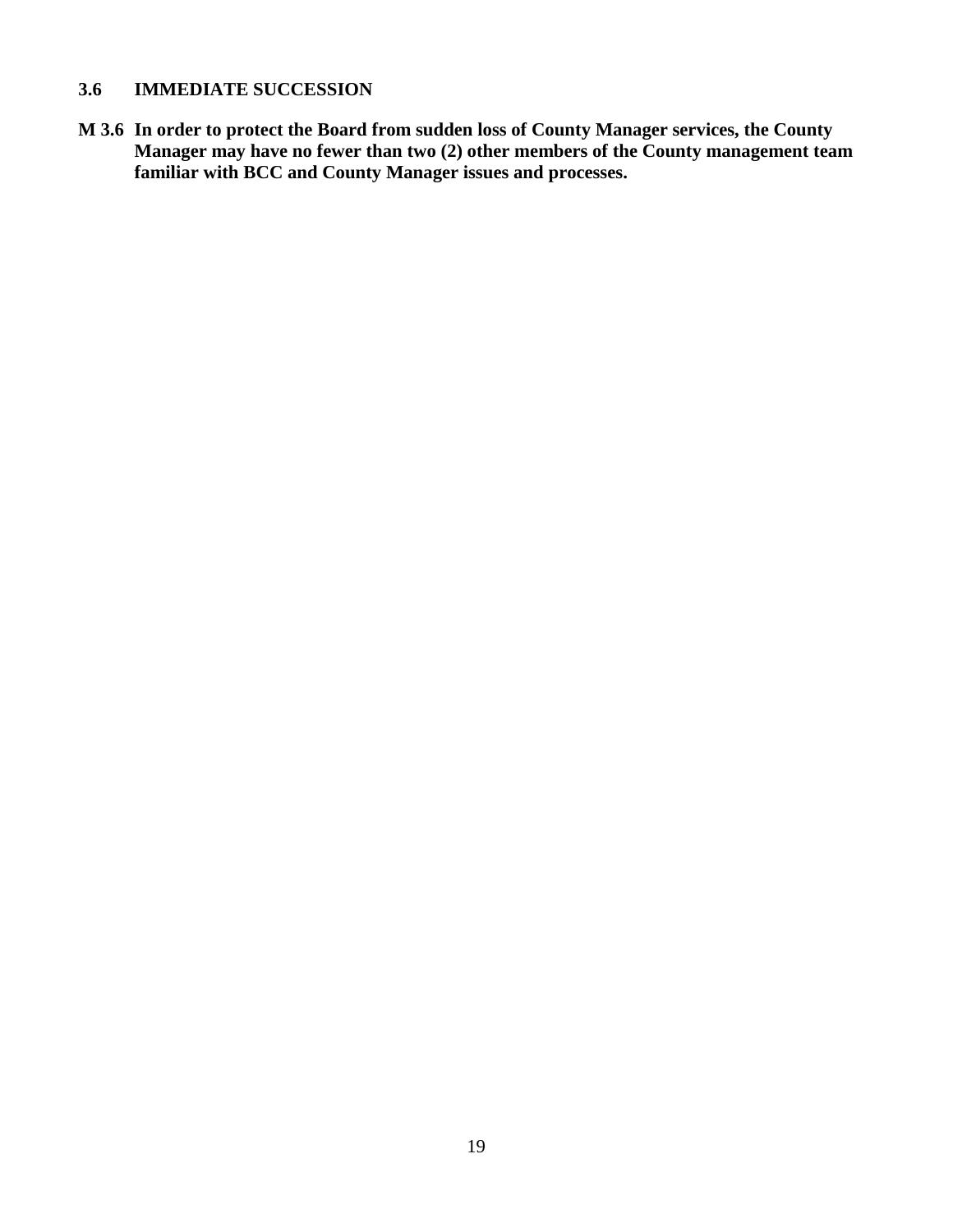#### **3.7 EMERGENCY PREPAREDNESS**

**M 3.7 The County Manager shall not fail to have an extensive Emergency Preparedness Process in place for improving coordination and strengthening relationships among all emergency management partners – Federal, State, and local governments, voluntary disaster relief organizations, and the private sector to meet basic human needs and restore essential government services following a disaster. This enhanced partnership will reduce human suffering and decrease costly damages to property.**

The County Manager shall not fail to:

- M 3.7.1 Have in place adequate plans that prepare for, prevent and/or respond to, and recover from, emergencies and/or disasters.
- M 3.7.2 Establish and maintain a Douglas County Emergency Operations Plan.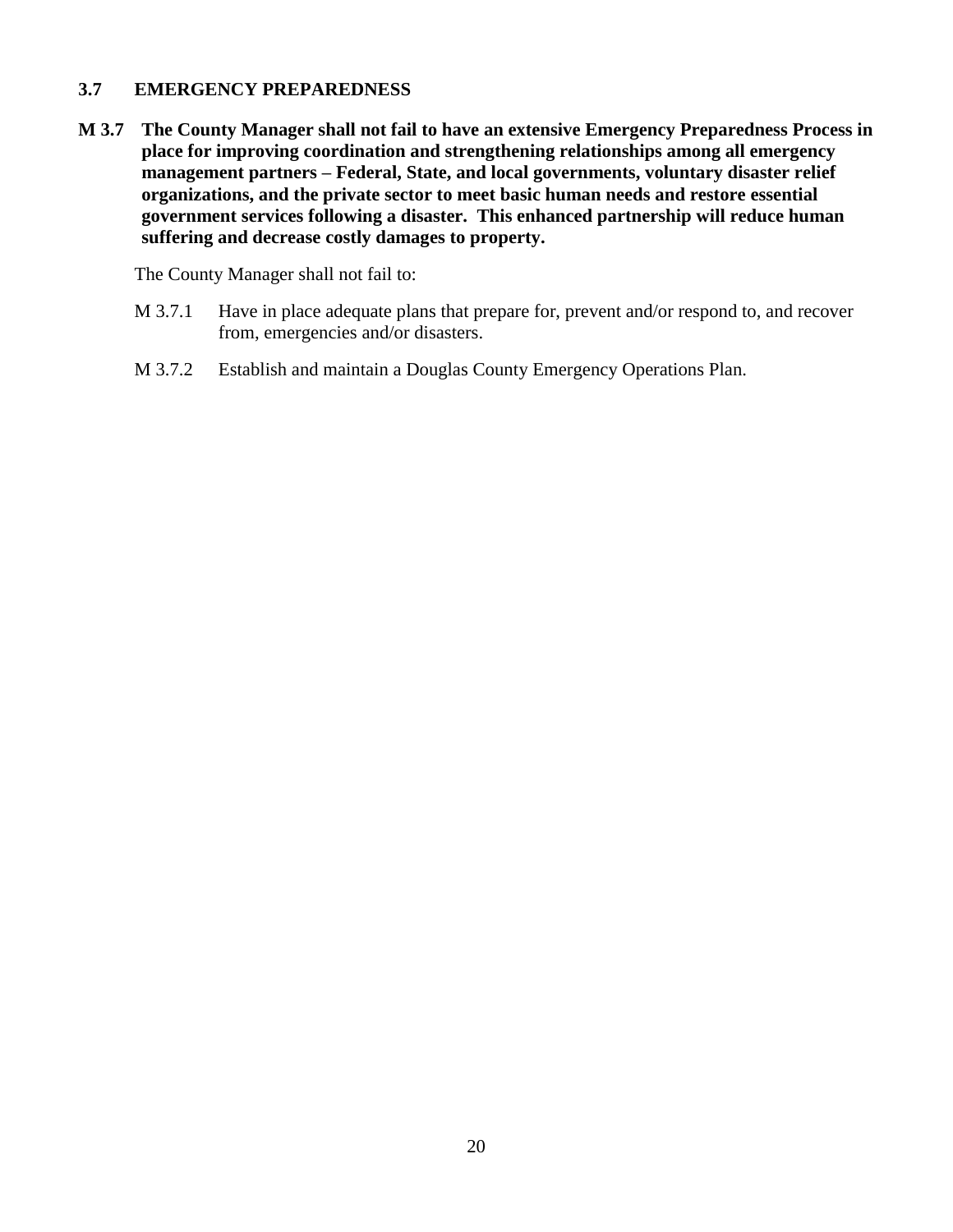#### **3.8 COMMUNICATIONS WITH AND SUPPORT OF THE BCC**

#### **M 3.8 The County Manager shall not permit the BCC to be uninformed or unsupported in its work.**

Accordingly, the County Manager shall not:

- M 3.8.1 Withhold, impede or confound information necessary for the Board's informed accomplishment of its job.
- M 3.8.2 Allow the BOCC to be uninformed (or informed on an untimely basis) about relevant events and issues, including, but not limited to, anticipated adverse media coverage, threatened or pending lawsuits, or material external and internal/organizational changes. Notification of planned internal changes shall be provided in advance, when possible.
- M 3.8.3 Let the BOCC be without decision information it requests, or unaware of relevant trends, or other points of view, issues and options as needed for well-informed BOCC decisions.
- M 3.8.4 Fail to report to the BOCC any and all matters related to actual or perceived: sexual harassment; hostile workplace conditions; discrimination on the basis of race, color, religion, national origin, gender, age, military status, sexual orientation, marital status, or physical or mental disability.
- M 3.8.5 Impede the Board's holism, misrepresent its processes and role, or impede its lawful obligations.
- M 3.8.6 Deal with the BOCC in a way that favors or privileges certain Commissioners over others except when:

M 3.8.6.1 Fulfilling individual requests for information

- M 3.8.6.2 Responding to officers or committees with respect to duties charged to them by the BOCC.
- M 3.8.7 Fail to inform the BOCC, if, in the County Manager's opinion, the BOCC is not in compliance with its own policies, particularly in the case of the BOCC or Commissioner behavior that is detrimental to the work relationship between the BOCC and the County Manager.
- M 3.8.8 Neglect to submit monitoring reports in a timely, accurate and understandable fashion.
- M 3.8.9 Allow the BOCC to be unaware of any actual or anticipated noncompliance with any priorities or policies, regardless of the Board's monitoring schedule.
- M 3.8.10 Fail to demonstrate support and cooperation with other elected offices.
- M 3.8.11 Allow the Board to be without logistical and clerical assistance.
- M 3.8.12 Fail to provide Commissioners with meeting agendas and packets at least four days before any scheduled BOCC meeting, unless otherwise approved by the Chair.